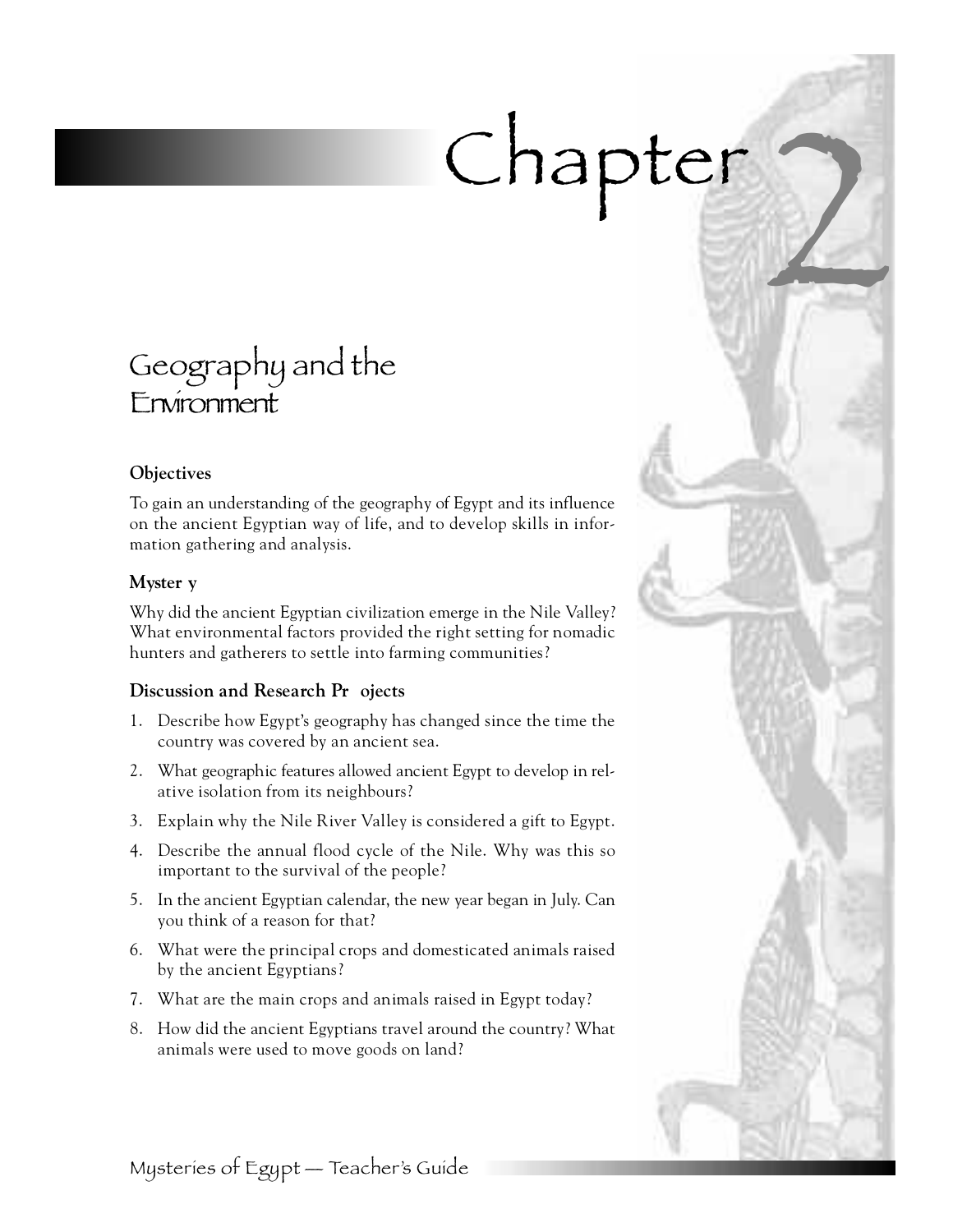- 9 . The civilization of ancient Egypt was one of the first to emerge. What factors contributed to its development?
- 10. Name some of the dangerous animals and insects that live in and along the Nile.

## **Creative Projects**

- 1 . Use **Activity Sheet 2** to make a map of Egypt. Name the major geological features, such as the rivers, delta, lakes and deserts, and indicate the location of the principal cities, pyramids, tombs and temples of ancient Egypt.
- 2 . Use **Activity Sheet 3** to identify the animals of ancient Egypt and learn about their habits and characteristics. This will give your students insight into why the ancient Egyptians chose certain animals to represent their gods.
- 3 . Use **Activity Sheet 4** to learn about some of the plants that were important to the ancient Egyptians.
- 4 . Make a chart showing the average temperatures and precipitation in your region and in Egypt in December and July. Describe the winter and summer climate in Upper Egypt (southern region, around Aswan) and Lower Egypt (northern region, around Cairo and the delta).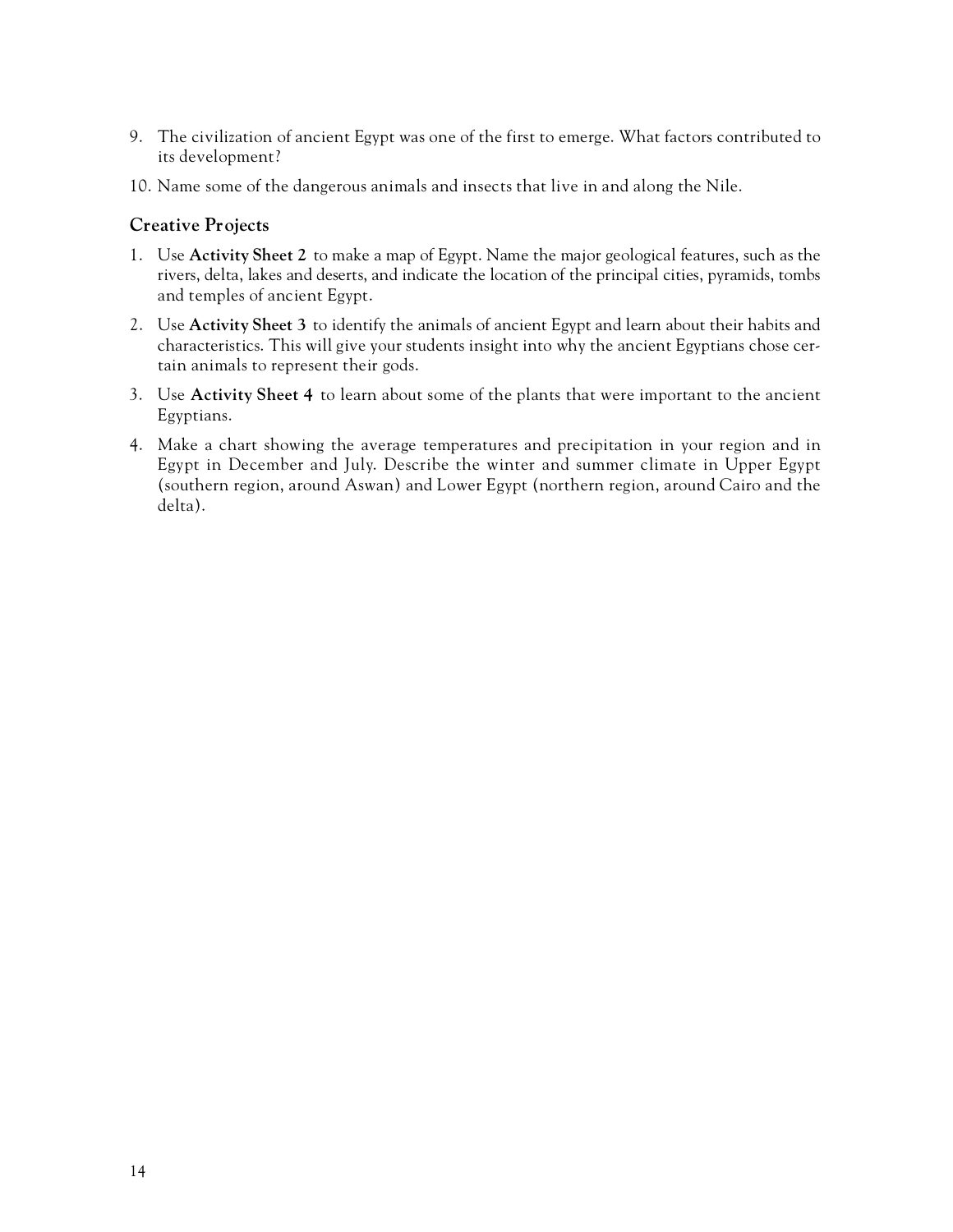# FACT SHEET: Geography and the Environment

# **Early Beginnings**

The desert and the Nile River emerged when the ancient sea that covered most of Europe and northern Africa 45 million years ago shifted, forming the Mediterranean Sea basin. This shift occurred when the earth's plates moved, creating the Himalayas and the Alps. As the Mediterranean basin sank to a much lower level than it is today, the Nile rushed down to it from the Ethiopian highlands. Over thousands of years, it evolved into its present shape. Fossils from the ancient sea can still be found throughout Egypt.



The Nile River with the Valley of the Kings in the distance CMC S97 10231

The northern region of Egypt is surrounded by two deserts, the mountainous Eastern, or Arabian, Desert and the sandy Western, or Libyan, Desert. In ancient times, the Egyptians called the desert the "red land", distinguishing it from the flood plain around the Nile River, called the "black land". These colours reflect the fact that the desert sands have a reddish hue and the land around the Nile turned black when the annual flood waters receded.

In the pre-dynastic period, nomadic hunting tribes roamed these desert regions as they had done for centuries, stopping at oases to



The desert near Giza CMC S97 10082

replenish their water supplies. Around 5000 B.C., when the climate became more arid, they retreated to the Nile Valley, creating the first urban settlements and making a transition from hunting to farming. These communities were concentrated in the northern and southern regions. As a result, Egypt became known as the "Double Land" or the "Two Lands" of Upper and Lower Egypt.

The two lands were united in 3000 B.C. by the legendary King Menes (who is believed to have been King Narmer). He established a new administrative city where the Nile River branches out into the delta. In ancient times, it was called "White Walls" or Mennefer; the Greeks called it Memphis (near Cairo). It remained the capital of Egypt until the New Kingdom, when Thebes became the capital.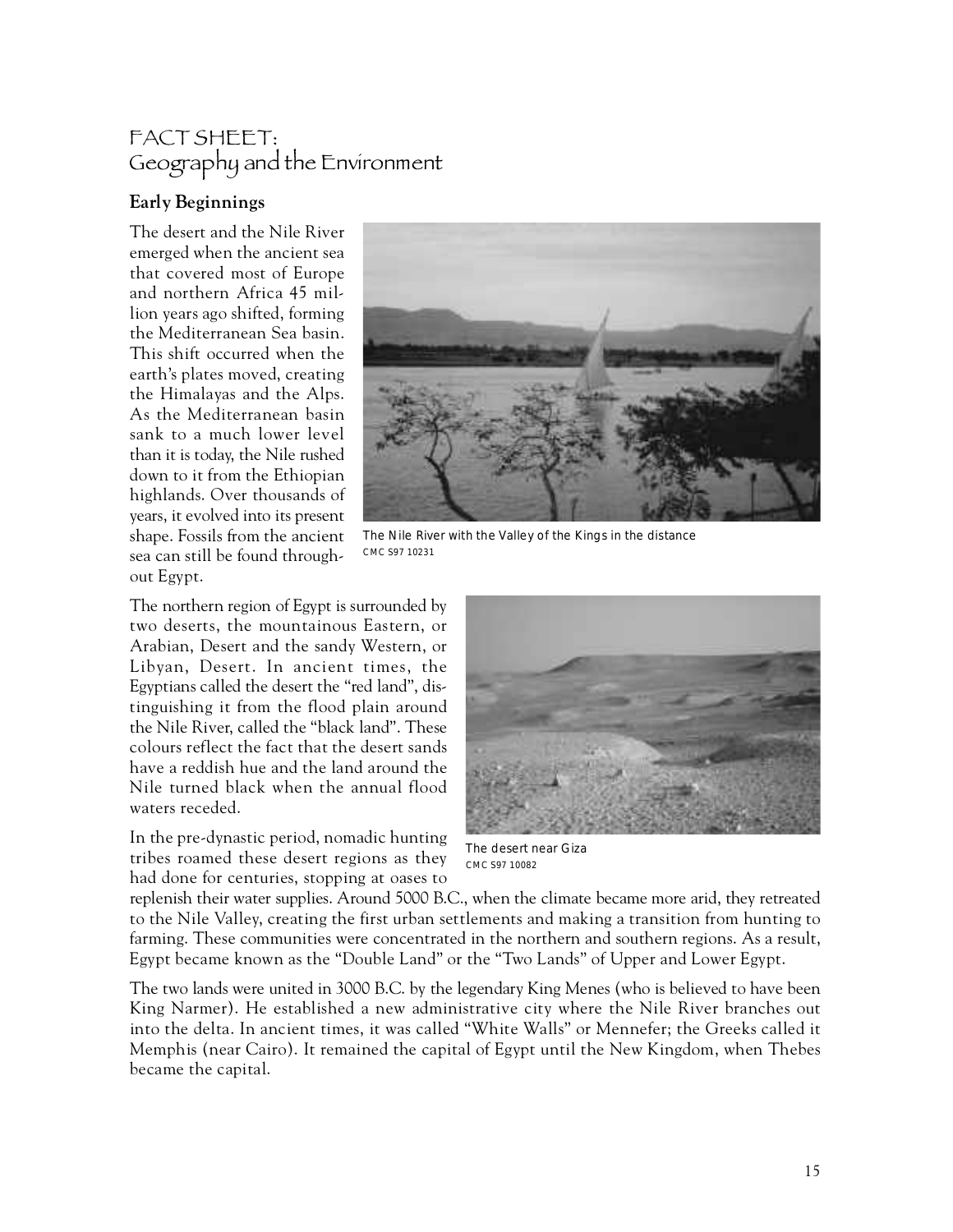

Ancient Egypt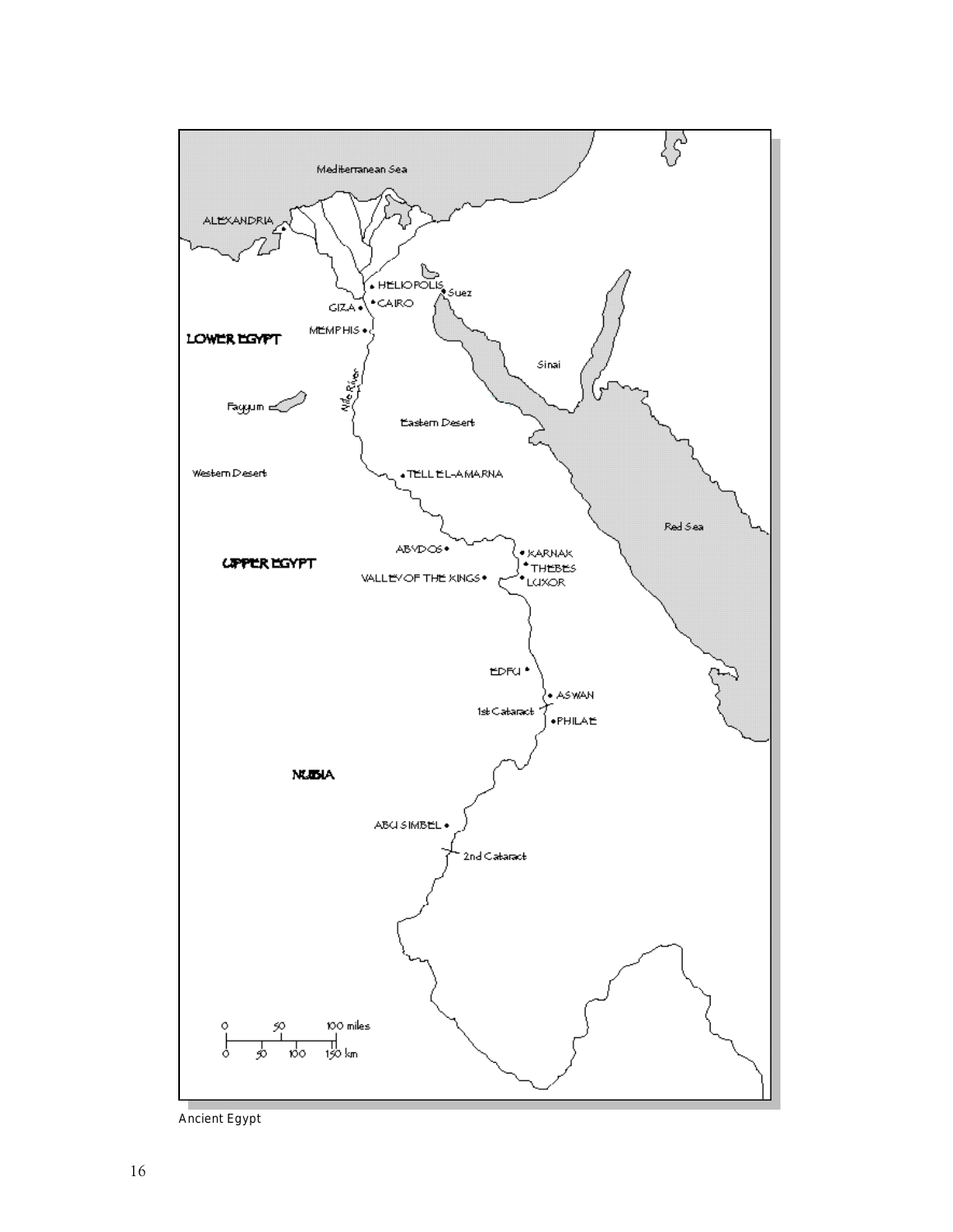In the pre-dynastic period, Egypt's isolation was a determining factor in the birth of its civilization.<sup>1</sup> The majority of Egyptians lived in the Nile Valley, which is bounded by deserts. To the north lay the Mediterranean, and to the east, the Red Sea, leaving them virtually isolated from their neighbours on all sides except the Sinai Peninsula. The country's geography protected it from invasion and allowed the people to develop a strong sense of national identity and a highly individual culture. The way the pharaohs perceived themselves reflects the country's pride. They considered themselves to be gentlemen — the only true men — and spoke of the leaders of neighbouring countries in contemptuous terms, calling them vile. $<sup>2</sup>$ </sup>

#### **Nile River Valley**

The majestic Nile River flows north from the headwaters in Burundi to the Mediterranean Sea, a distance of 6,741 kilometres $^3$  (4,189 miles). This makes it the longest river in the world!

The shape of the Nile River Valley resembles a lotus flower, the ancient Egyptian symbol of the regeneration of life. The long, narrow river valley is the stem, the delta that spreads out in the shape of a triangle is the flower, and the Fayyum region is a bud.

The Upper Nile is divided into three tributaries: the White Nile, the Blue Nile and the Atbara River. The White Nile flows from sources near Lake Victoria, and the Blue Nile originates in the Ethiopian mountains. The Atbara River flows from the Ethiopian highlands and meets the combined White Nile and Blue Nile just north of Khartoum. Before the river enters the Mediterranean Sea, it divides into four smaller tributaries in the delta region.

For centuries, the Nile River flooded the valley, enriching the land with a thick layer of alluvial soil. Flooding occurred from July to September as the result of the tropical rains in the Ethiopian tableland. The river attained its highest level in October then began to recede to its lowest point sometime between April and June.



Two figures of the Nile god, Hapi, tying lotus and papyrus plants together around the lungs and windpipe of Egypt. The drawing symbolizes the union of Upper and Lower Egypt. CMC ECD98-025 #8



Bas-relief of Hapi, the god who controlled the flooding of the Nile CMC ECD98-019 #94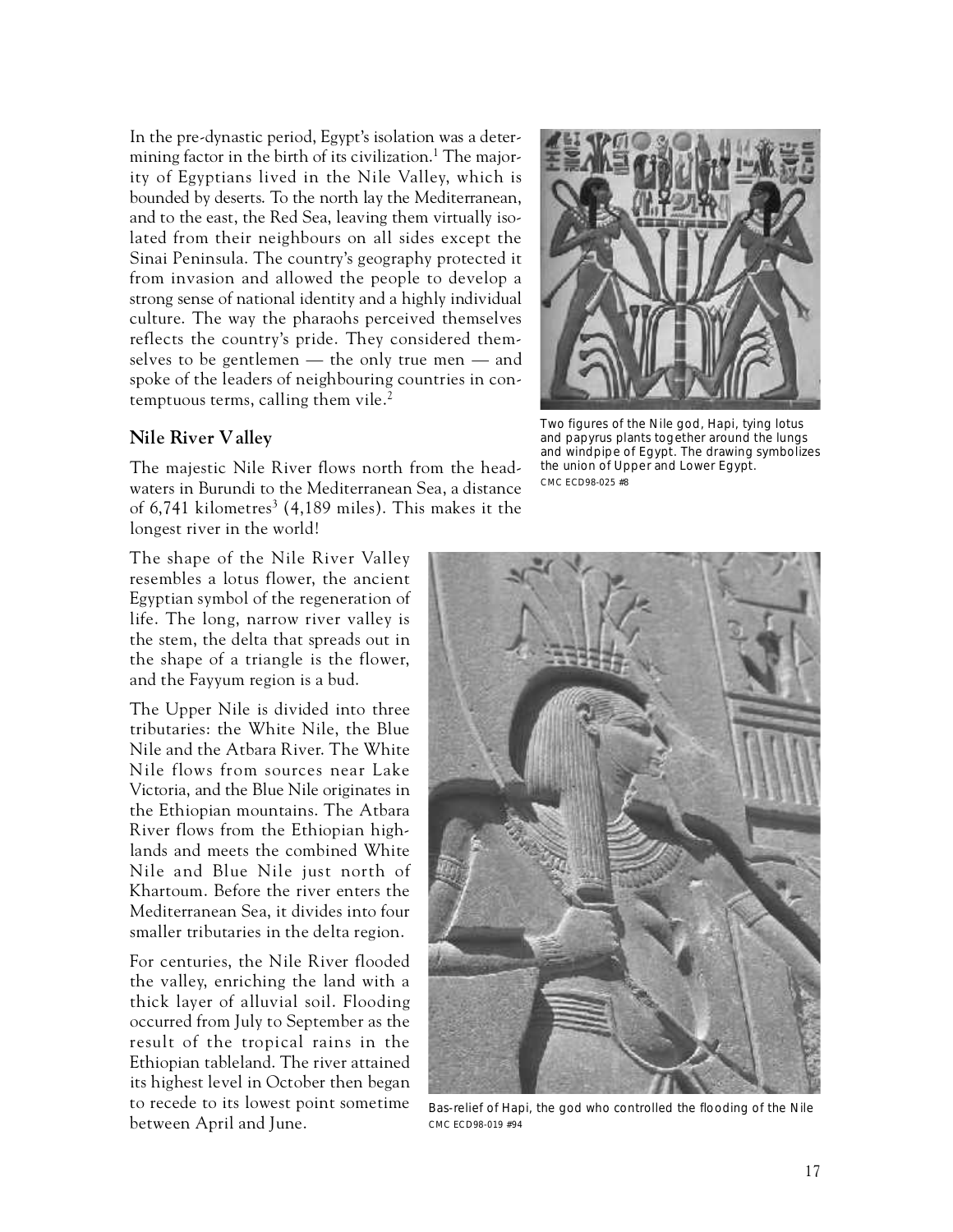Some degree of flood control has been practised since early times. River banks were raised and canals dug to funnel the water over the land. Elaborate precautions were taken to prevent overflooding, but, at times, excessive flooding caused destruction and a loss of property and life. The land has not experienced flooding since the construction of the Aswan Dam, however. The dam was built in 1902 and raised to its current height sixty years later.

### **Agricultur e**

The flooding of the Nile rendered the narrow strip of land on either side of the river extremely fertile. Intensive agriculture was practised by the peasant population. As the flood waters receded, sowing and ploughing began, using primitive wooden ploughs.

Since rainfall is almost non-existent in Egypt, the floods provided the only source of moisture to sustain crops. Irrigation canals were used to control the water, particularly during dry spells. The principal crops cultivated during the Pharaonic era were barley, emmer (a coarse wheat), lentils, beans, cucumbers, leeks, onions, dates, figs and grapes. The abundance of flowers provided nectar for bees to produce honey, which the Egyptians processed. Flax was grown for making linen.

A variety of domesticated animals were raised, including cattle, oxen, sheep, goats, pigs, ducks and geese. Donkeys and horses came from Asia around 1600 B.C., and camels were introduced around the ninth century B.C. In early pharaonic times, camels were unknown.



Peasant farmers used shadufs to conduct water from canals onto the fields to irrigate the crops. Painting: Winnifred Needler Photo: Harry Foster (CMC S97 10791)



Harvesting wheat Painting: Winnifred Needler Photo: Harry Foster (CMC S97 10796)



Image of geese painted almost 5,000 years ago on the wall of a tomb near the pyramid of Meidoum Photo: Harry Foster (CMC S98 3541)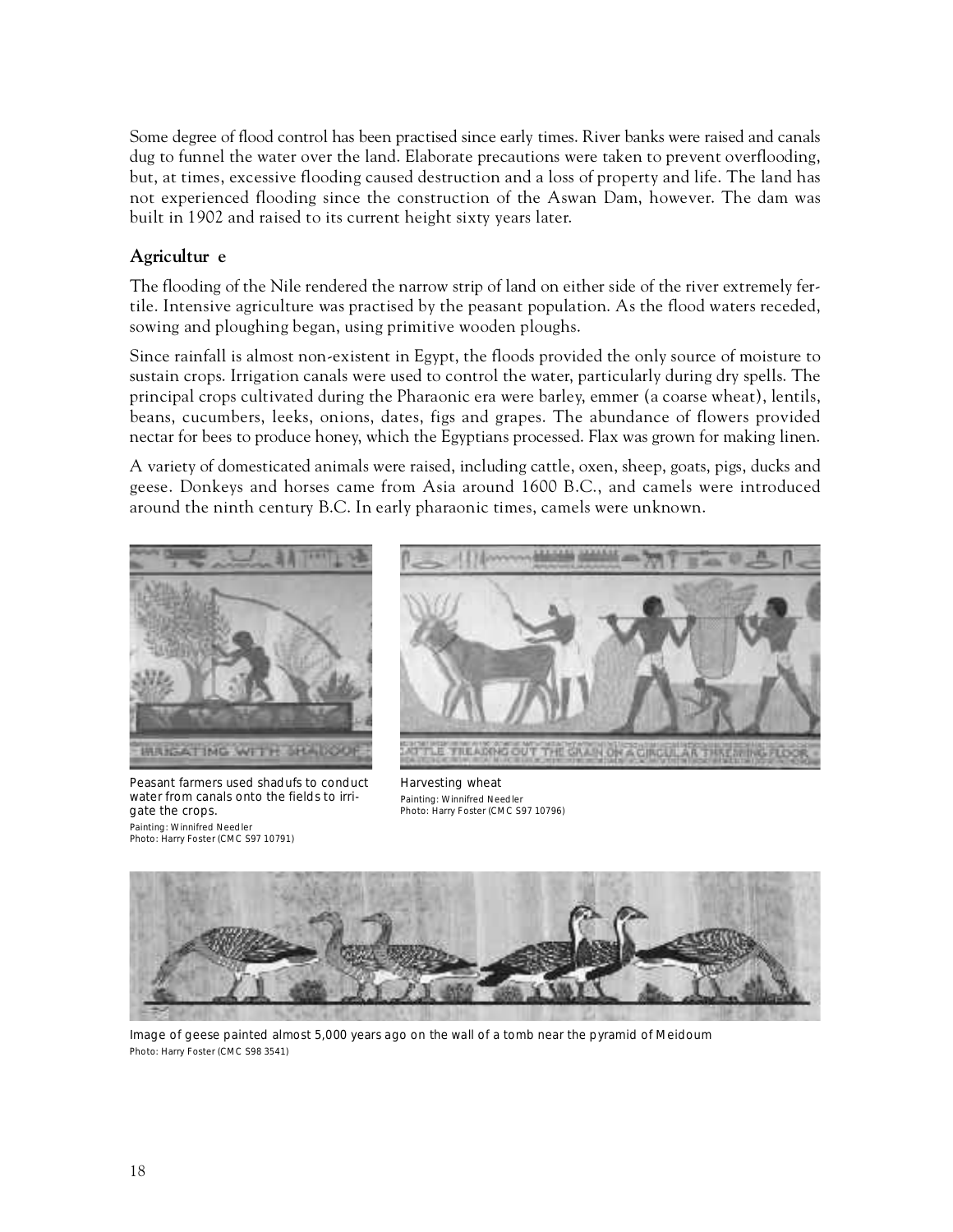# **The Marshes**

The marshes and swamps along the Nile were well stocked with fish, including mullet, perch, eel and catfish. Nearly all the species were edible. They were eaten raw, dried or pickled.

The wetlands were also the nesting and feeding grounds of a variety of birds, animals and insects. Frogs, grasshoppers, butterflies, dragonflies, kingfishers, ibis, herons, pigeons, lapwings, weasels and mongooses are but a few of the species found there. Crocodiles, hippopotamuses, scorpions and poisonous snakes were particularly dangerous. The ancient Egyptians



Hunting birds in the marshes CMC ECD98-024 #44

hunted the hippopotamuses but left the crocodiles alone, fearing the god of these animals.

A rich variety of plants were harvested in the swamps and marshes. Of chief importance were papyrus, reeds and water lilies (lotus). Papyrus stalks and reeds were used to make ropes, mats, baskets, huts and light skiffs (boats). Papyrus was also made into paper, and part of the stalk was chewed, much like the way people chew on sugar cane. Water lilies were collected for their perfume and their beautiful petals.



Man casting a fish net from a papyrus skiff CMC ECD98-027